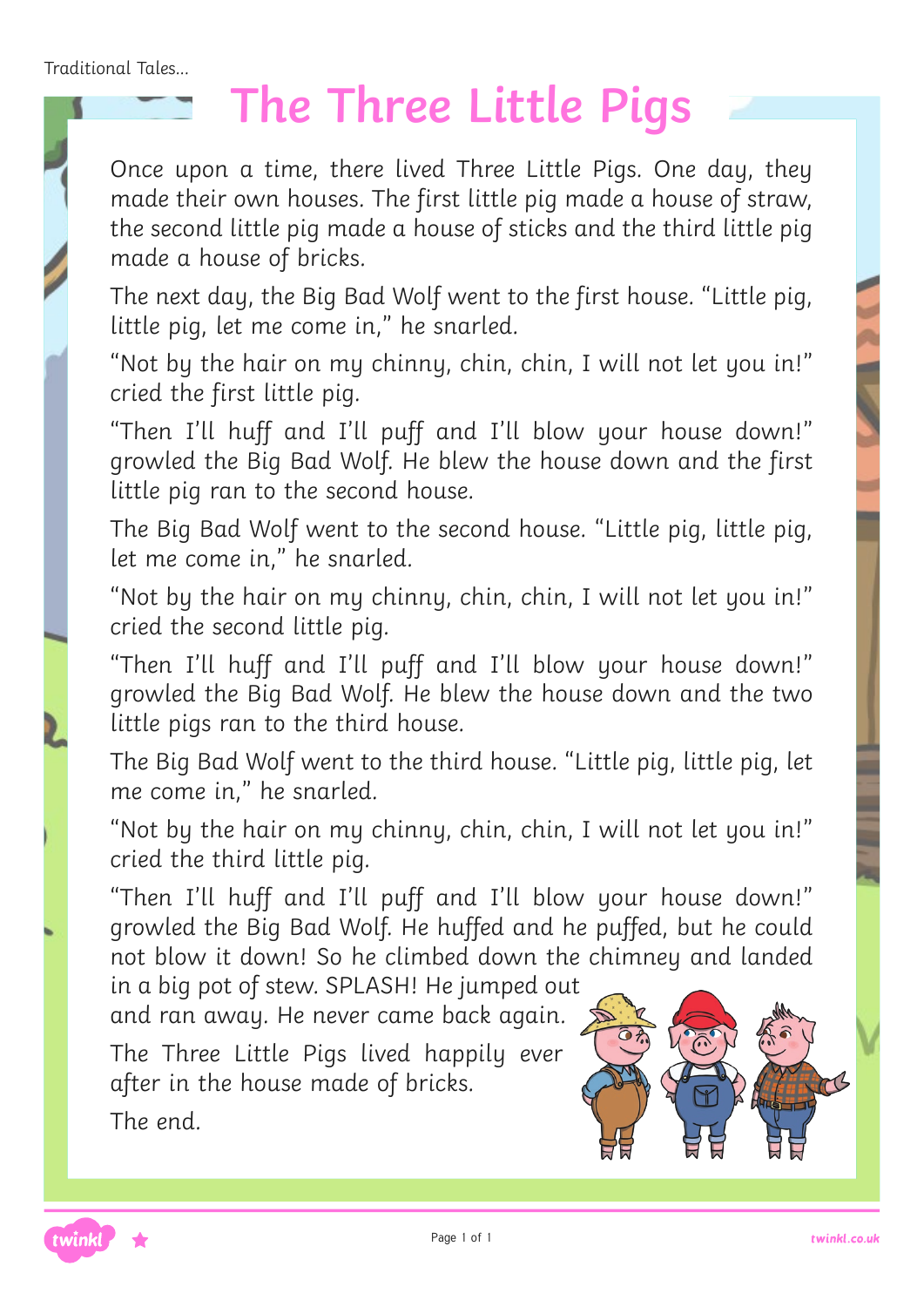# **Questions**

- 1. What material did the first little pig build his house out of? Tick one.
	- bricks
	- straw
	- sticks
- 2. What did the Big Bad Wolf do to the houses made of straw and sticks? Tick one.
	- climbed down the chimney
	- blow the houses down
	- fall in a stew pot
- 3. What did the Big Bad Wolf climb down in the third house? Tick one.
	- a tunnel
	- a chimney
	- a post
- 4. What did the Big Bad Wolf land in after climbing down the chimney? Tick one.
	- a cup of tea
		- a bowl of peas
		- a big pot of stew
- 5. At the end of the story, what did the Big Bad Wolf do? Tick one.
	- He blew the brick house down.
	- He jumped out the stew pot and ran away.
	- He bought the Three Little Pigs a present to say sorry.

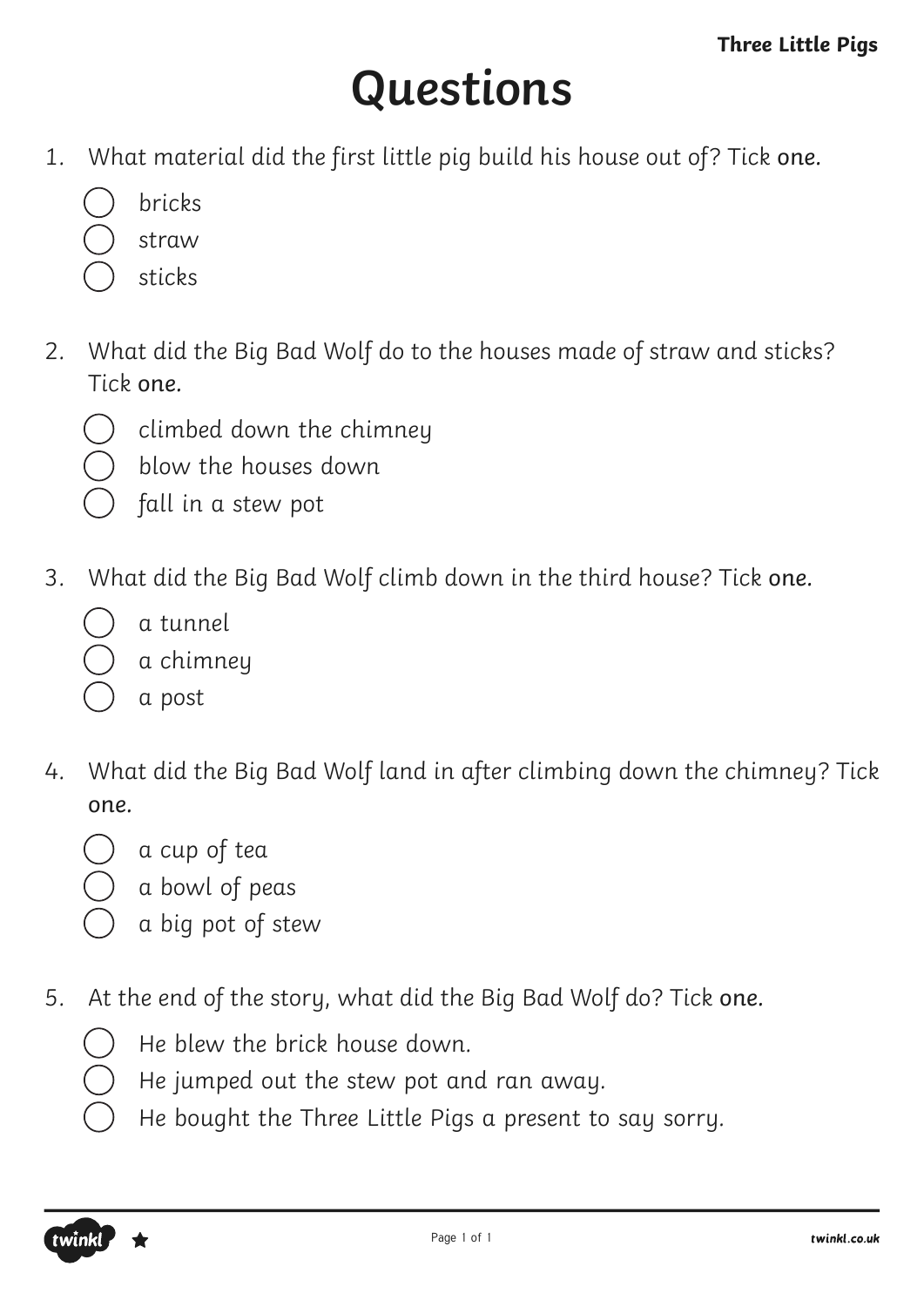#### **Answers**

- 1. What material did the first little pig build his house out of? Tick one.
	- bricks
	- straw
	- sticks
- 2. What did the Big Bad Wolf do to the houses made of straw and sticks? Tick one.
	- climbed down the chimney
	- blow the houses down
	- fall in a stew pot
- 3. What did the Big Bad Wolf climb down in the third house? Tick one.
	- a tunnel
	- a chimney
	- a post
- 4. What did the Big Bad Wolf land in after climbing down the chimney? Tick one.
	- a cup of tea
	- a bowl of peas
	- a big pot of stew
- 5. At the end of the story, what did the Big Bad Wolf do? Tick one.
	- He blew the brick house down.
	- He jumped out the stew pot and ran away.
	- He bought the Three Little Pigs a present to say sorry.

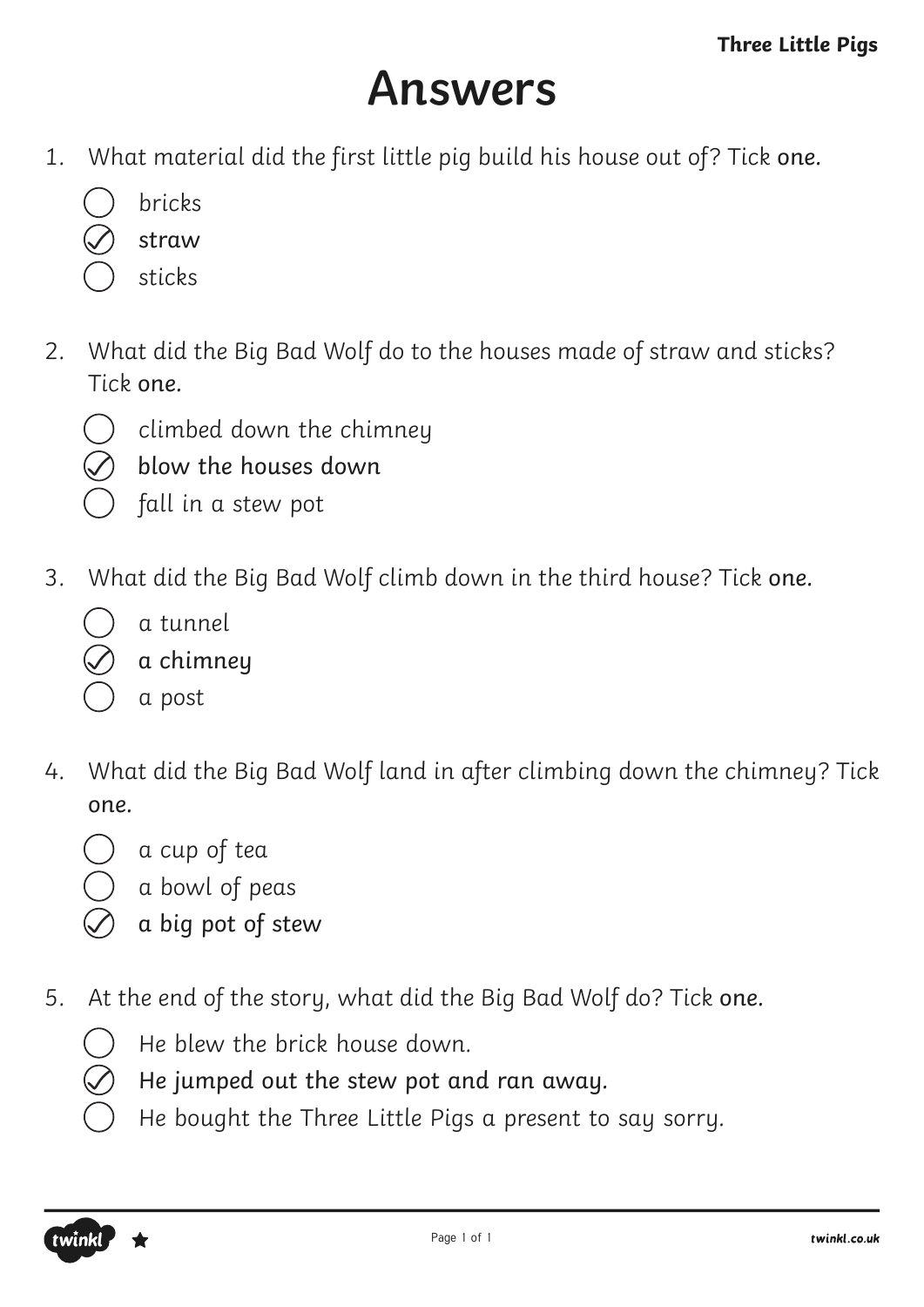Traditional Tales...

## **The Three Little Pigs**

Once upon a time, there lived Three Little Pigs. One day, they went to build houses of their own. The first little pig built his house with straw. The second little pig built his house with sticks and the third little pig built his house with bricks because he thought that it would make his house strong.

The next day, the Big Bad Wolf went to the house of straw. "Little pig, little pig, let me come in," he snarled.

"Not by the hair on my chinny, chin, chin, I will not let you in!" cried the first little pig.

"Then I'll huff and I'll puff and I'll blow your house down!" growled the Big Bad Wolf. So he huffed and he puffed and he blew the house down! The first little pig ran to the house made of sticks.

The Big Bad Wolf followed the little pig to the house made of sticks. "Little pig, little pig, let me come in," he snarled.

"Not by the hair on my chinny, chin, chin, I will not let you in!" cried the second little pig.

"Then I'll huff and I'll puff and I'll blow your house down!"

growled the Big Bad Wolf. So he huffed and he puffed and he blew the house down! The two little pigs ran to the house made of bricks.

The Big Bad Wolf followed the little pigs to the house made of bricks. "Little pig, little pig, let me come in," he snarled.

"Not by the hair on my chinny, chin, chin, I will not let you in!" cried the third little pig.

"Then I'll huff and I'll puff and I'll blow your house down!" growled the Big Bad Wolf. He

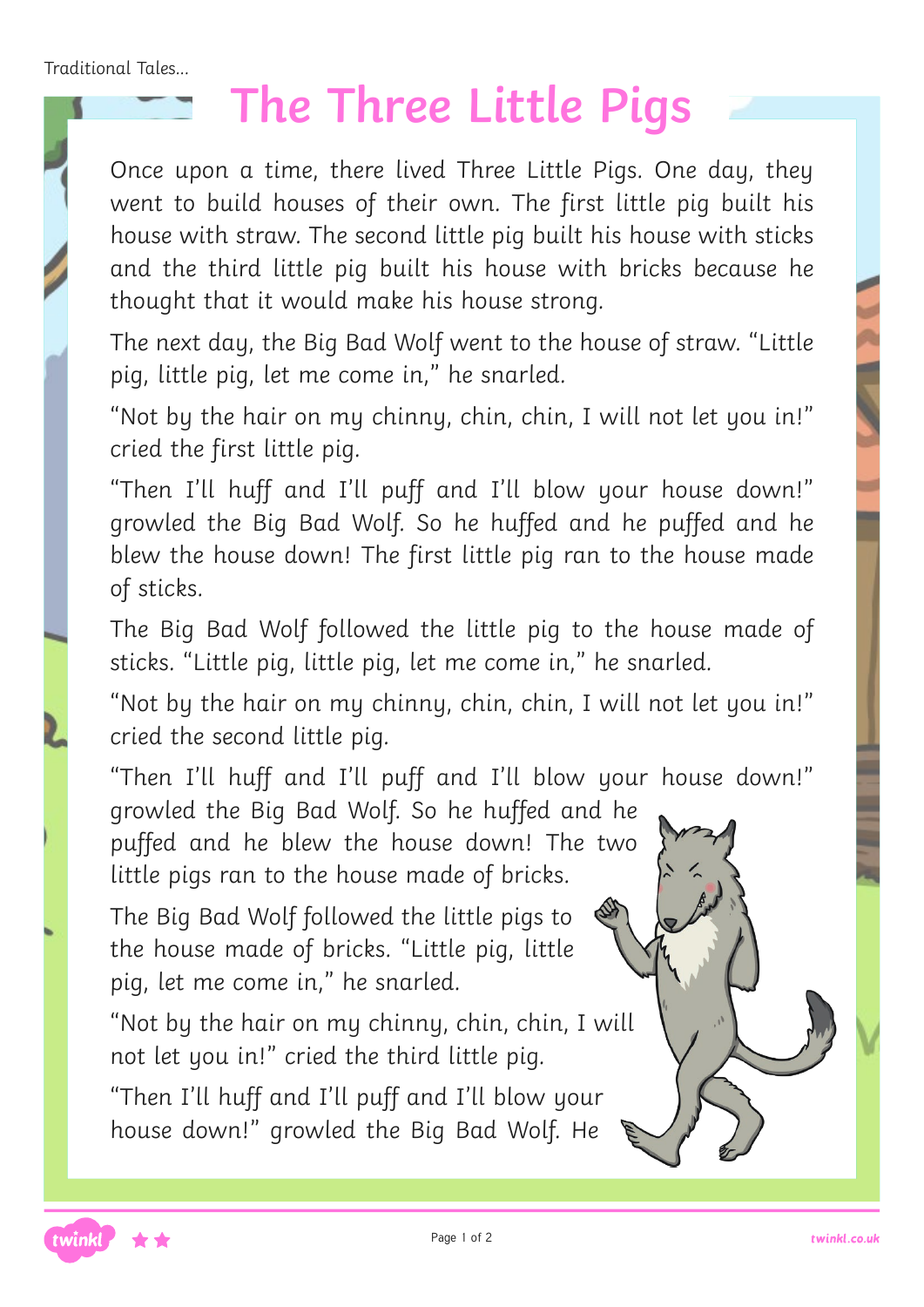huffed and he puffed, but he could not blow it down! So he climbed down the chimney. But the third little pig had been cooking a big pot of stew and… SPLASH! The wolf fell right into the pot! He jumped out of the pot and ran out of the house. He never came back again.

The Three Little Pigs lived happily ever after in the house made of bricks.

The end.

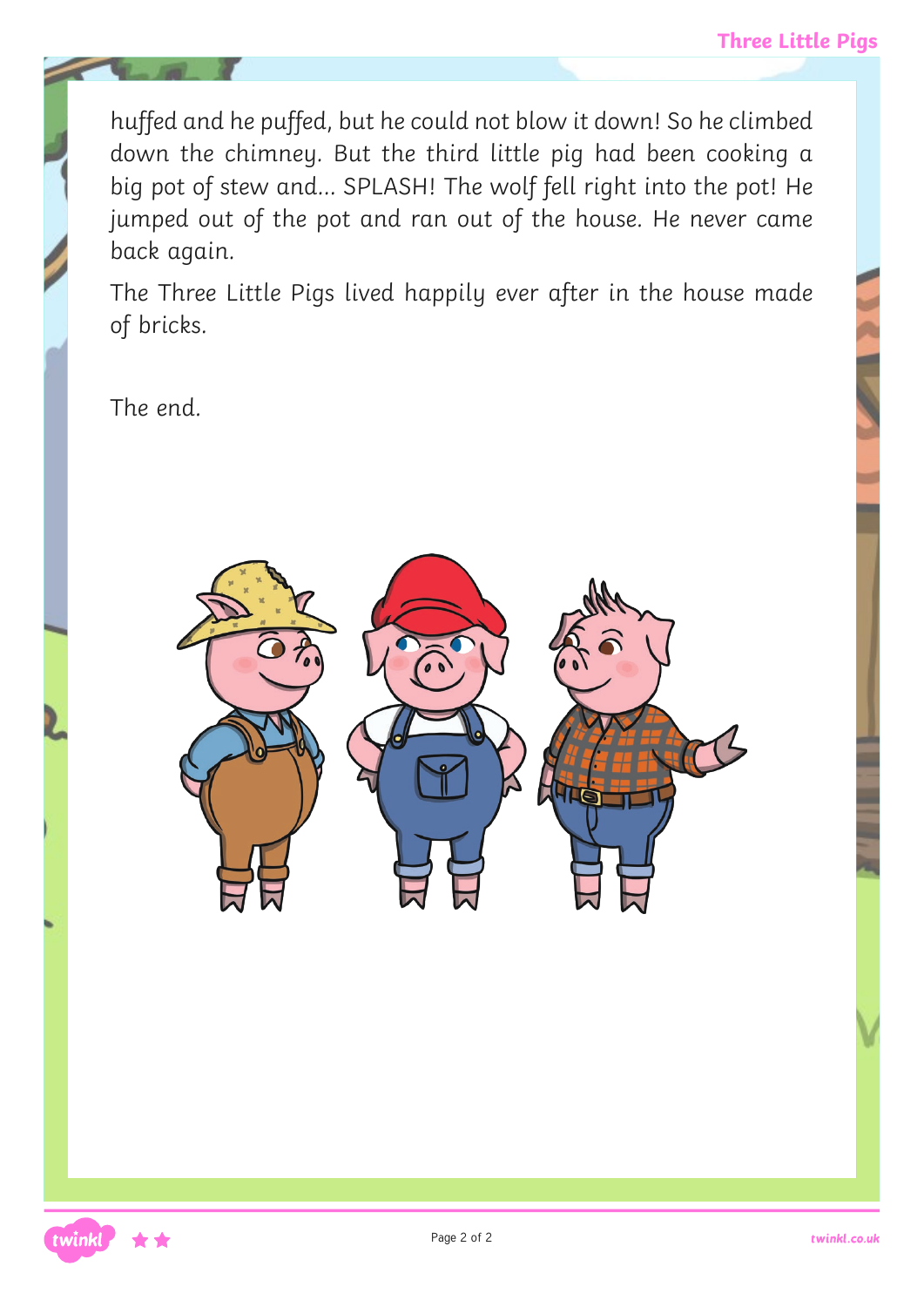# **Questions**

- 1. What materials did the first and second pig build their houses out of? Tick one.
	- sticks and bricks
	- straw and bricks
	- straw and sticks
- 2. What does the Big Bad Wolf always say when he comes to a house?
- 3. Draw lines to match these sentences.



4. Circle true or false to show whether these sentences are correct.

| The first little pig built a house made of sticks                                | True / False  |
|----------------------------------------------------------------------------------|---------------|
| The Big Bad Wolf could not blow down the house built True / False<br> of bricks. |               |
| The Big Bad Wolf fell in a big pot of stew.                                      | 'True / False |

5. What else do you think the Big Bad Wolf could have tried to get in to the house made of bricks?

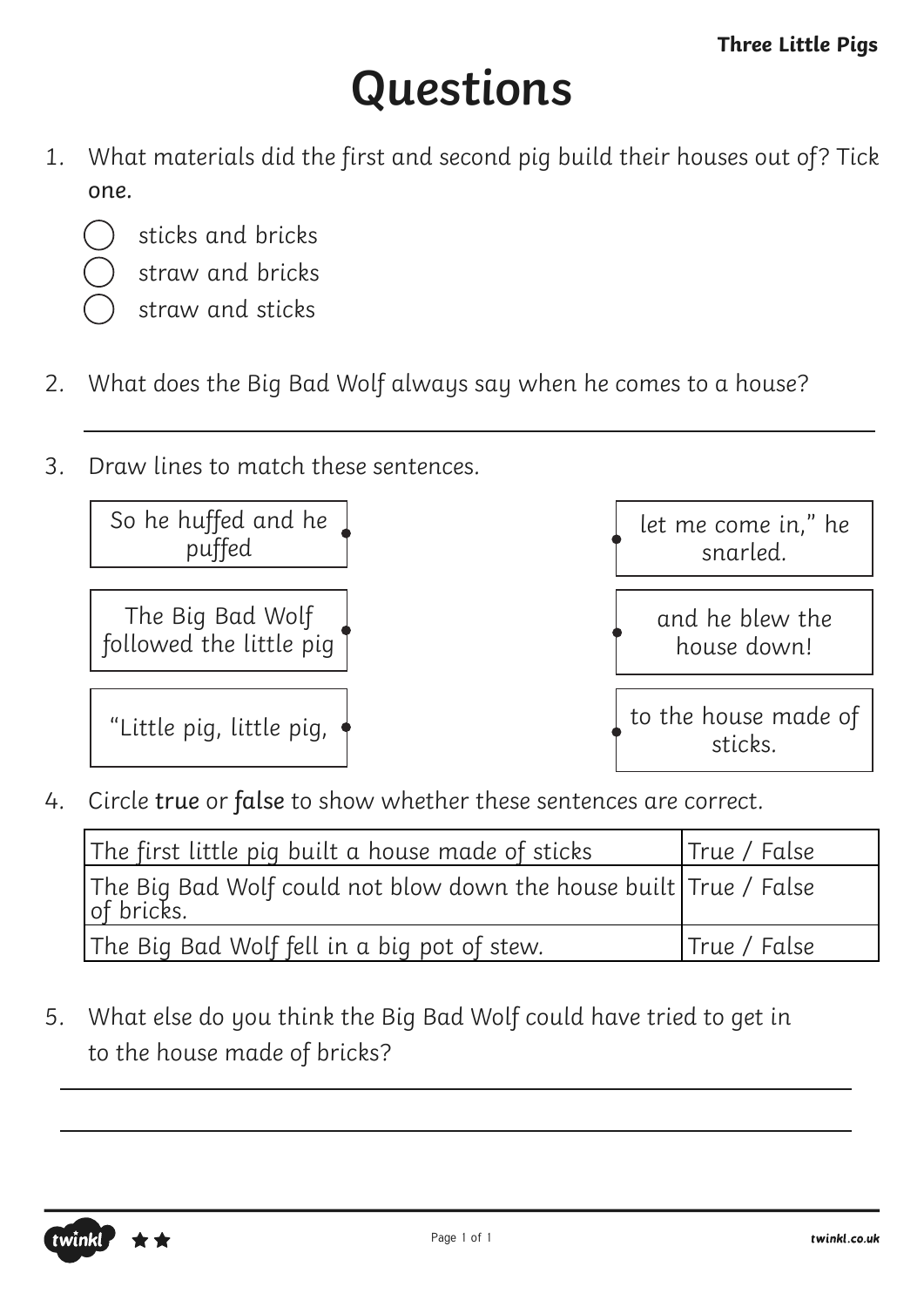#### **Answers**

- 1. What materials did the first and second pig build their houses out of? Tick one.
	- sticks and bricks
	- straw and bricks
	- straw and sticks
- 2. What does the Big Bad Wolf always say when he comes to a house? The wolf says "Little pig, little pig, let me come in."
- 3. Draw lines to match these sentences.



4. Circle true or false to show whether these sentences are correct.

| The first little pig built a house made of sticks                                | True / False        |
|----------------------------------------------------------------------------------|---------------------|
| The Big Bad Wolf could not blow down the house built True / False<br> of bricks. |                     |
| The Big Bad Wolf fell in a big pot of stew.                                      | <b>True</b> / False |

5. What else do you think the Big Bad Wolf could have tried to get in to the house made of bricks?

Pupils' own response, such as: The big bad wolf could have tried to climb through the windows.

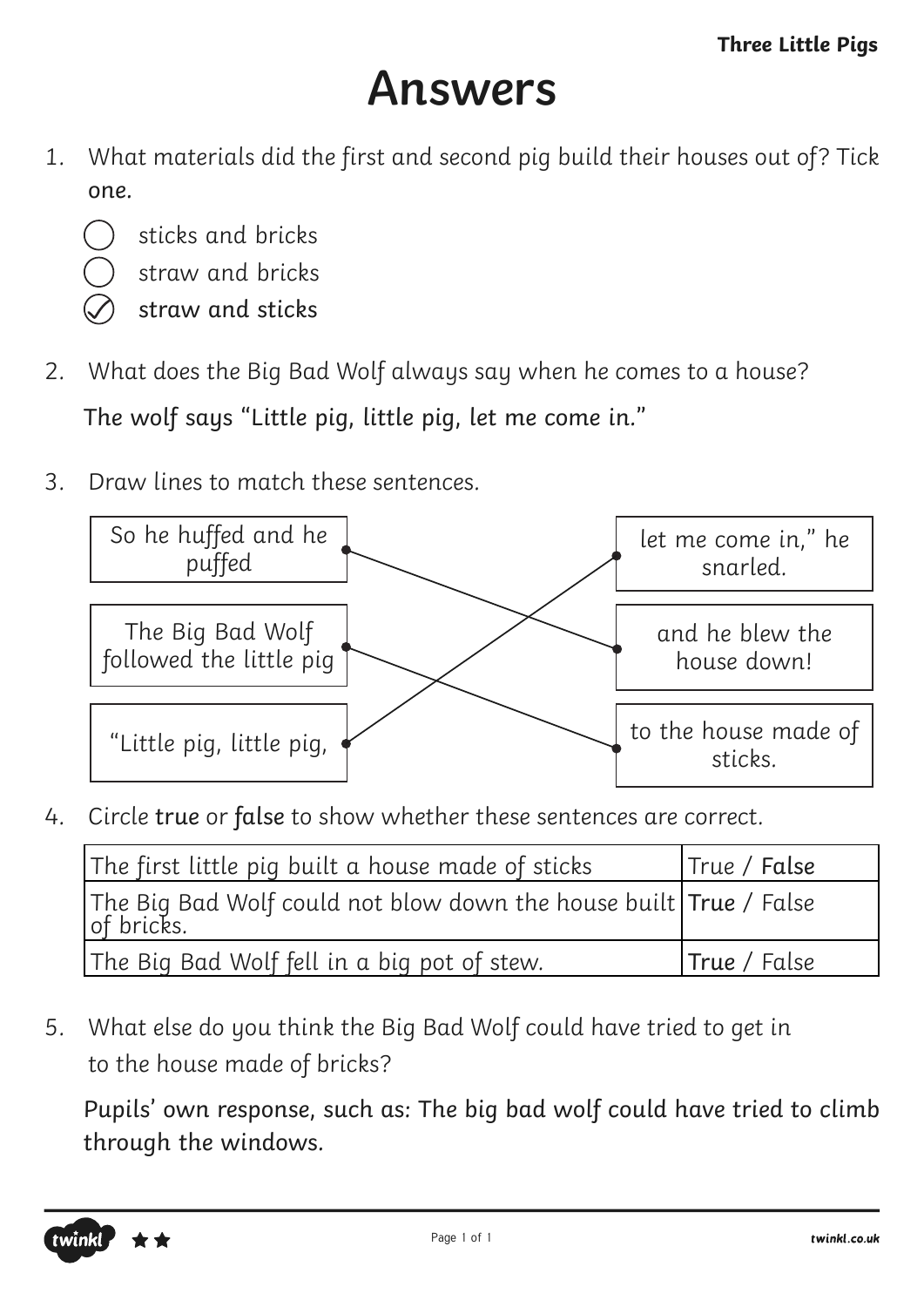Traditional Tales...

# **The Three Little Pigs**

Once upon a time, there lived Three Little Pigs. One day, they decided to leave home and build houses of their own. The first little pig thought that straw would make a good house. He built the house very quickly and he was very pleased with it. The second little pig thought that sticks would make a fine house. He built the house very quickly and he was very pleased with his house too. The third little pig thought that bricks would make a strong house. It took him a long time to build the house, but he was very pleased with it.

The next day, the Big Bad Wolf came along. He saw the first little pig in his house of straw. "Little pig, little pig, let me come in," he called.

"Not by the hair on my chinny, chin, chin, I will not let you in!" cried the first little pig.

"Then I'll huff and I'll puff and I'll blow your house down!" growled the Big Bad Wolf. So he huffed and he puffed and he blew the house down! Terrified, the first little pig escaped and ran to join his brother in the house made of sticks.

The Big Bad Wolf followed the little pig to the house made of sticks. "Little pig, little pig, let me come in," he snarled.

"Not by the hair on my chinny, chin, chin, I will not let you in!" shouted the second little pig.

"Then I'll huff and I'll puff and I'll blow your house down!" warned the Big Bad Wolf. So he huffed and he puffed and he blew the house down! The two little pigs escaped and ran to join

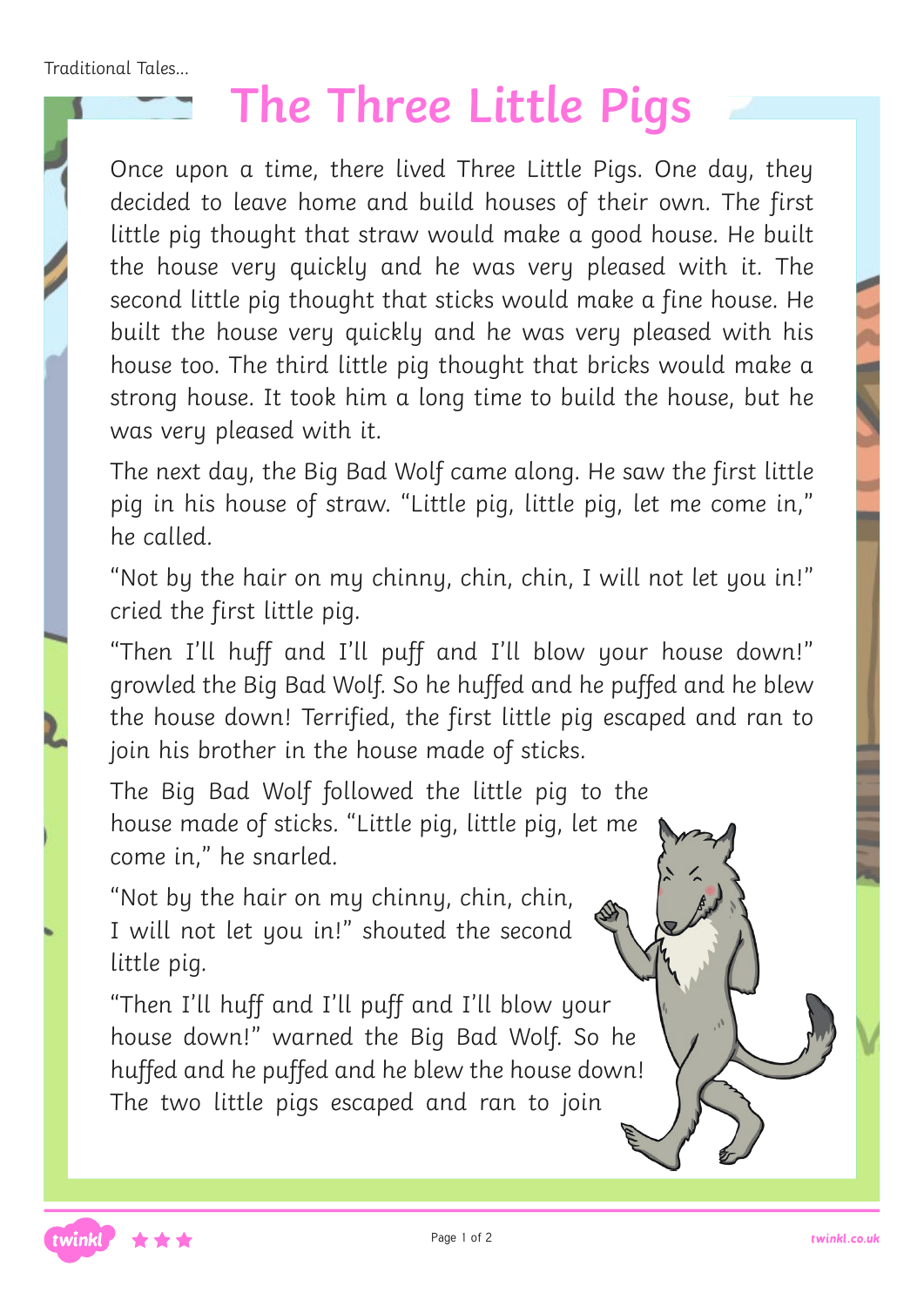their brother in the house made of bricks.

The Big Bad Wolf followed the little pigs to the house made of bricks. "Little pig, little pig, let me come in," he called again.

"Not by the hair on my chinny, chin, chin, I will not let you in!" yelled the third little pig.

"Then I'll huff and I'll puff and I'll blow your house down!" threatened the Big Bad Wolf. He huffed and he puffed, but the house was too strong. He could not blow it down! This made the Big Bad Wolf very angry. He climbed onto the roof of the house so he could crawl down the chimney but the Big Bad Wolf was in for a big surprise! The third little pig had been cooking a big pot of stew and… SPLASH! The wolf fell right into the pot! The wolf was very shocked so he jumped out of the pot and ran straight out of the house. He never came back again.

The Three Little Pigs lived happily ever after in the house made of bricks.

The end.

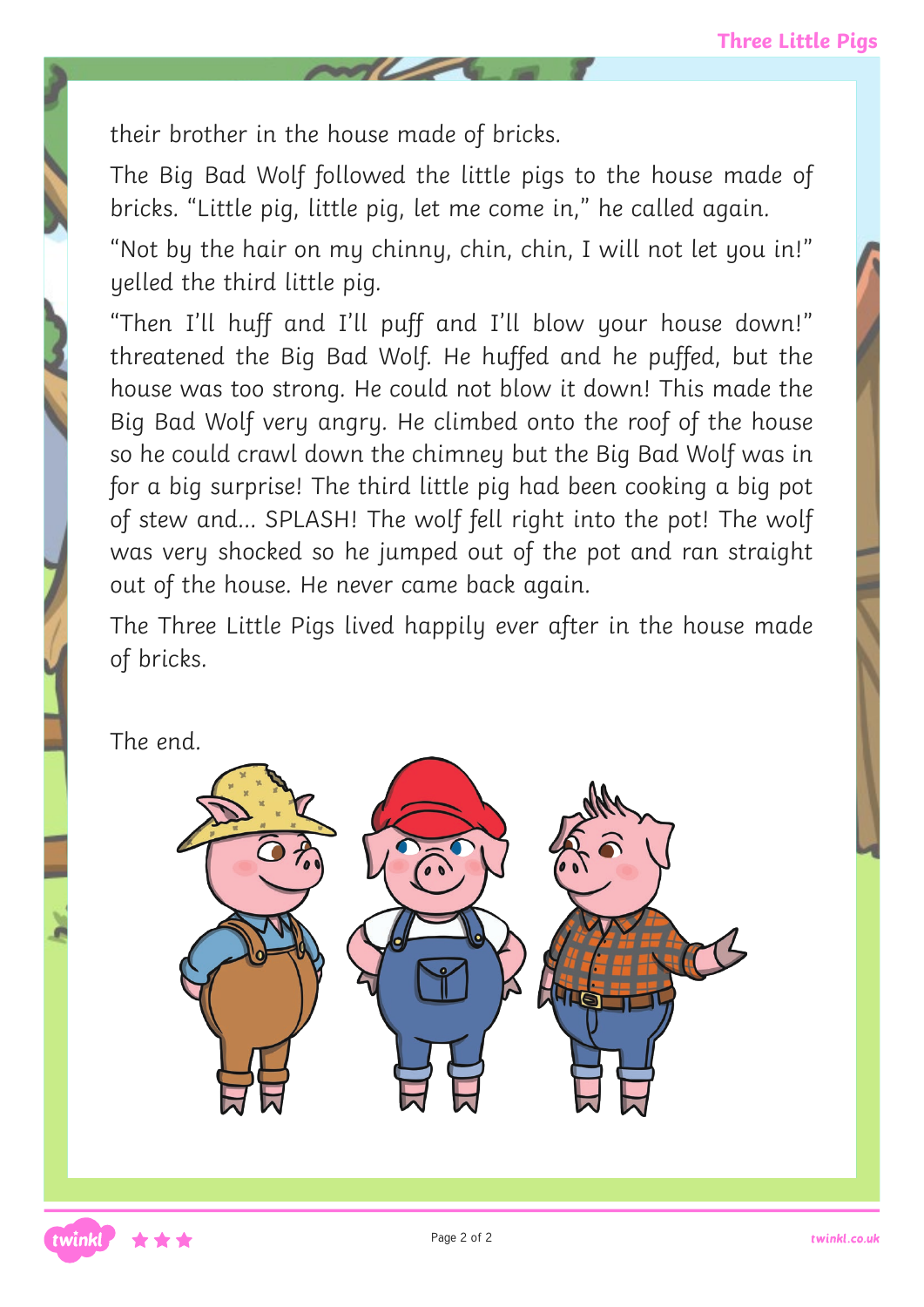# **Questions**

- 1. What materials did the Three Little Pigs use to build their houses? Tick one.
	- clay, rocks and glass
	- straw, sticks and bricks
	- bricks, hay and clay
- 2. Find and copy the word that means 'scared'.
- 3. Circle true or false to show whether these sentences are correct.

| The first little pig escaped and ran to join his brother $\vert$ True / False in the house of bricks. |              |
|-------------------------------------------------------------------------------------------------------|--------------|
| The second little pig built his house out of sticks.                                                  | True / False |
| The Big Bad Wolf climbed onto the roof so he could True / False                                       |              |
| crawl down the chimney.                                                                               |              |

- 4. How did the Big Bad Wolf know where to find the house of sticks and house of bricks?
- 5. Fill in the missing words.

|          | The Big Bad Wolf was in for a big . | .! The third little pig |
|----------|-------------------------------------|-------------------------|
| had been |                                     | a big pot of stew and   |

6. How do you think the Three Little Pigs were feeling while the Big Bad Wolf was trying to blow down their houses and after he'd climbed down the chimney? Explain your answer fully.